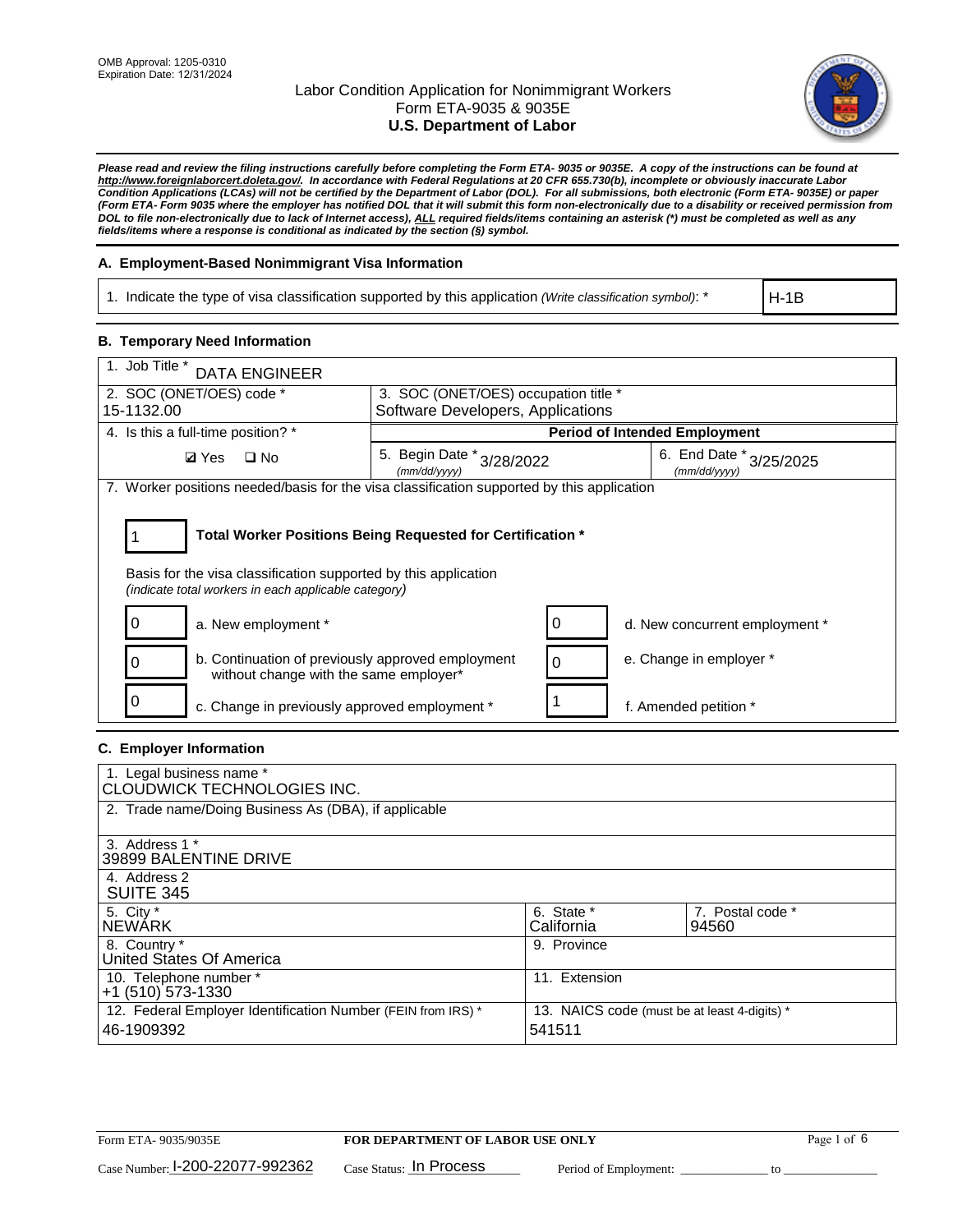

## **D. Employer Point of Contact Information**

**Important Note**: The information contained in this Section must be that of an employee of the employer who is authorized to act on behalf of the employer in labor certification matters. The information in this Section must be different from the agent or attorney information listed in Section E, unless the attorney is an employee of the employer.

| 1. Contact's last (family) name *                   | 2. First (given) name * |                          | 3. Middle name(s)         |
|-----------------------------------------------------|-------------------------|--------------------------|---------------------------|
| <b>CHHABRA</b>                                      | <b>MANINDER</b>         |                          | <b>SINGH</b>              |
| 4. Contact's job title *<br>CHIEF EXECUTIVE OFFICER |                         |                          |                           |
| 5. Address 1 *<br>39899 BALENTINE DRIVE             |                         |                          |                           |
| 6. Address 2<br>SUITE 345                           |                         |                          |                           |
| 7. City $*$<br><b>NEWARK</b>                        |                         | 8. State *<br>California | 9. Postal code *<br>94560 |
| 10. Country *<br>United States Of America           |                         | 11. Province             |                           |
| 12. Telephone number *                              | Extension<br>13.        | 14. E-Mail address       |                           |
| +1 (510) 573-1330                                   |                         | MANI@CLOUDWICK.COM       |                           |

# **E. Attorney or Agent Information (If applicable)**

**Important Note**: The employer authorizes the attorney or agent identified in this section to act on its behalf in connection with the filing of this application.

| 1. Is the employer represented by an attorney or agent in the filing of this application? *<br>If "Yes," complete the remainder of Section E below. | <b>Ø</b> Yes<br>$\Box$ No |                          |                               |                                                      |  |
|-----------------------------------------------------------------------------------------------------------------------------------------------------|---------------------------|--------------------------|-------------------------------|------------------------------------------------------|--|
| 2. Attorney or Agent's last (family) name §                                                                                                         | 3. First (given) name §   |                          |                               | 4. Middle name(s)                                    |  |
| AHLUWALIA                                                                                                                                           | <b>INDERJIT</b>           |                          | <b>SINGH</b>                  |                                                      |  |
| 5. Address 1 §<br>1871 THE ALAMEDA                                                                                                                  |                           |                          |                               |                                                      |  |
| 6. Address 2<br><b>SUITE 333</b>                                                                                                                    |                           |                          |                               |                                                      |  |
| 7. City §<br>SAN JOSE                                                                                                                               |                           | 8. State §<br>California | 95126                         | 9. Postal code §                                     |  |
| 10. Country §<br>United States Of America                                                                                                           |                           | 11. Province             |                               |                                                      |  |
| 12. Telephone number §                                                                                                                              | 13. Extension             | 14. E-Mail address       |                               |                                                      |  |
| +1 (408) 981-7696                                                                                                                                   |                           | INDER@AHLUWALIA-FIRM.COM |                               |                                                      |  |
| 15. Law firm/Business name §                                                                                                                        |                           |                          | 16. Law firm/Business FEIN §  |                                                      |  |
| THE AHLUWALIA FIRM                                                                                                                                  |                           |                          | 26-2910905                    |                                                      |  |
| 17. State Bar number (only if attorney) §                                                                                                           |                           |                          |                               | 18. State of highest court where attorney is in good |  |
| 26168                                                                                                                                               |                           | Tennessee                | standing (only if attorney) § |                                                      |  |
| 19. Name of the highest State court where attorney is in good standing (only if attorney) §                                                         |                           |                          |                               |                                                      |  |
|                                                                                                                                                     |                           |                          |                               |                                                      |  |
| TENNESSEE SUPREME COURT                                                                                                                             |                           |                          |                               |                                                      |  |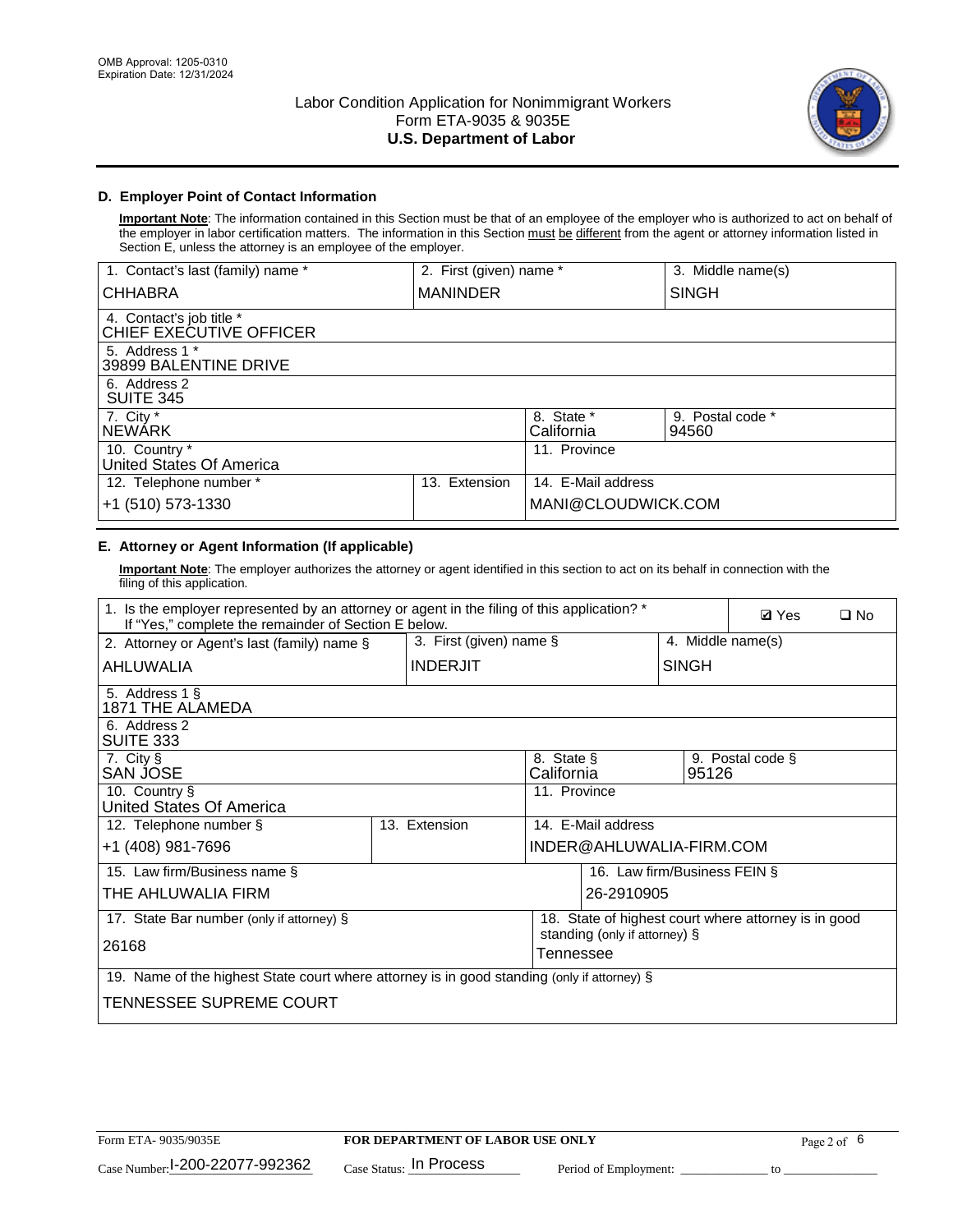

#### **F. Employment and Wage Information**

**Important Note**: The employer must define the intended place(s) of employment with as much geographic specificity as possible. Each intended place(s) of employment listed below must be the worksite or physical location where the work will actually be performed and cannot be a P.O. Box. The employer must identify all intended places of employment, including those of short duration, on the LCA. 20 CFR 655.730(c)(5). If the employer is submitting this form non-electronically and the work is expected to be performed in more than one location, an attachment must be submitted in order to complete this section. An employer has the option to use either a single Form ETA-9035/9035E or multiple forms to disclose all intended places of employment. If the employer has more than ten (10) intended places of employment at the time of filing this application, the employer must file as many additional LCAs as are necessary to list all intended places of employment. See the form instructions for further information about identifying all intended places of employment.

#### a.*Place of Employment Information* 1

| 1. Enter the estimated number of workers that will perform work at this place of employment under<br>the LCA.*                 | 1                                                                                     |  |  |  |  |  |
|--------------------------------------------------------------------------------------------------------------------------------|---------------------------------------------------------------------------------------|--|--|--|--|--|
| 2. Indicate whether the worker(s) subject to this LCA will be placed with a secondary entity at this<br>place of employment. * | $\square$ Yes<br><b>Z</b> No                                                          |  |  |  |  |  |
|                                                                                                                                | 3. If "Yes" to question 2, provide the legal business name of the secondary entity. § |  |  |  |  |  |
| 4. Address 1 *                                                                                                                 |                                                                                       |  |  |  |  |  |
| 705 SANTA YNEZ STREET                                                                                                          |                                                                                       |  |  |  |  |  |
| 5. Address 2                                                                                                                   |                                                                                       |  |  |  |  |  |
| 6. City $*$<br>SUNNYVALE                                                                                                       | 7. County *<br>Santa Clara                                                            |  |  |  |  |  |
| 8. State/District/Territory *                                                                                                  | 9. Postal code *                                                                      |  |  |  |  |  |
| California                                                                                                                     | 94085                                                                                 |  |  |  |  |  |
| 10. Wage Rate Paid to Nonimmigrant Workers *                                                                                   | 10a. Per: (Choose only one)*<br>□ Hour □ Week □ Bi-Weekly □ Month □ Year              |  |  |  |  |  |
| From* \$   130894  00    To: \$<br>150000 00                                                                                   |                                                                                       |  |  |  |  |  |
| 11. Prevailing Wage Rate *                                                                                                     | 11a. Per: (Choose only one)*                                                          |  |  |  |  |  |
| 130894 00<br>□ Hour □ Week □ Bi-Weekly □ Month 回 Year<br>$\mathbb{S}$                                                          |                                                                                       |  |  |  |  |  |
|                                                                                                                                |                                                                                       |  |  |  |  |  |
| Questions 12-14. Identify the source used for the prevailing wage (PW) (check and fully complete only one): *                  |                                                                                       |  |  |  |  |  |
| 12.<br>A Prevailing Wage Determination (PWD) issued by the Department of Labor<br>$\Box$                                       | a. PWD tracking number §                                                              |  |  |  |  |  |
| 13.<br>A PW obtained independently from the Occupational Employment Statistics (OES) Program                                   |                                                                                       |  |  |  |  |  |
| $\mathbf v$<br>a. Wage Level (check one): §                                                                                    | b. Source Year §                                                                      |  |  |  |  |  |
| பெ<br>$\square$ $\square$<br>□⊥<br>$\Box$ IV<br>$\Box$ N/A                                                                     | 7/1/2021 - 6/30/2022                                                                  |  |  |  |  |  |
| 14.<br>A PW obtained using another legitimate source (other than OES) or an independent authoritative source                   |                                                                                       |  |  |  |  |  |
| a. Source Type (check one): §                                                                                                  | b. Source Year §                                                                      |  |  |  |  |  |
| $\Box$ CBA<br>$\Box$ DBA<br>$\square$ SCA<br>$\Box$ Other/ PW Survey                                                           |                                                                                       |  |  |  |  |  |
| c. If responded "Other/ PW Survey" in question 14.a, enter the name of the survey producer or publisher §                      |                                                                                       |  |  |  |  |  |
|                                                                                                                                |                                                                                       |  |  |  |  |  |
| d. If responded "Other/ PW Survey" in question 14.a, enter the title or name of the PW survey §                                |                                                                                       |  |  |  |  |  |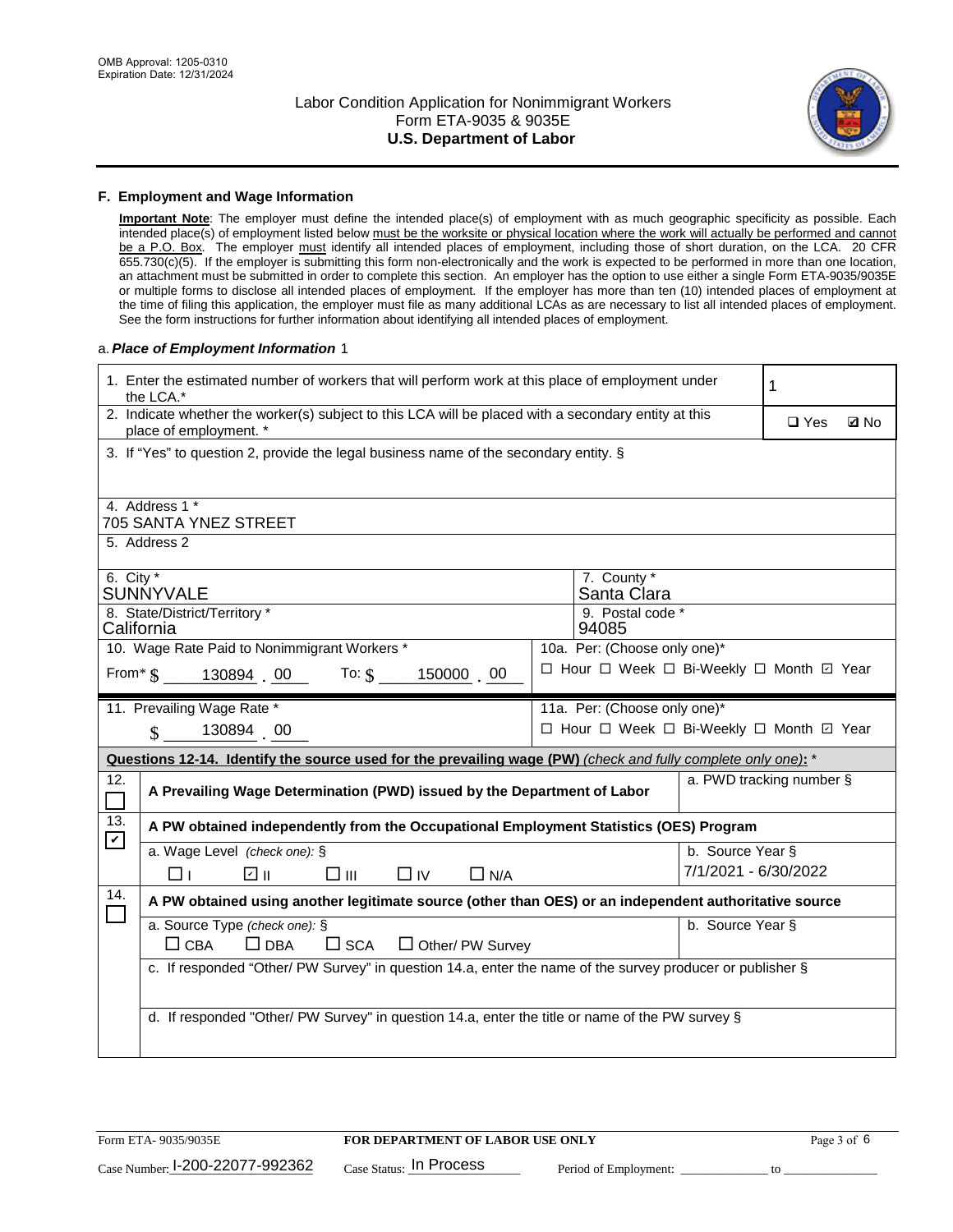

# **G. Employer Labor Condition Statements**

! *Important Note:* In order for your application to be processed, you MUST read Section G of the Form ETA-9035CP - General Instructions for the 9035 & 9035E under the heading "Employer Labor Condition Statements" and agree to all four (4) labor condition statements summarized below:

- (1) **Wages:** The employer shall pay nonimmigrant workers at least the prevailing wage or the employer's actual wage, whichever is higher, and pay for non-productive time. The employer shall offer nonimmigrant workers benefits and eligibility for benefits provided as compensation for services on the same basis as the employer offers to U.S. workers. The employer shall not make deductions to recoup a business expense(s) of the employer including attorney fees and other costs connected to the performance of H-1B, H-1B1, or E-3 program functions which are required to be performed by the employer. This includes expenses related to the preparation and filing of this LCA and related visa petition information. 20 CFR 655.731;
- (2) **Working Conditions:** The employer shall provide working conditions for nonimmigrants which will not adversely affect the working conditions of workers similarly employed. The employer's obligation regarding working conditions shall extend for the duration of the validity period of the certified LCA or the period during which the worker(s) working pursuant to this LCA is employed by the employer, whichever is longer. 20 CFR 655.732;
- (3) **Strike, Lockout, or Work Stoppage:** At the time of filing this LCA, the employer is not involved in a strike, lockout, or work stoppage in the course of a labor dispute in the occupational classification in the area(s) of intended employment. The employer will notify the Department of Labor within 3 days of the occurrence of a strike or lockout in the occupation, and in that event the LCA will not be used to support a petition filing with the U.S. Citizenship and Immigration Services (USCIS) until the DOL Employment and Training Administration (ETA) determines that the strike or lockout has ended. 20 CFR 655.733; and
- (4) **Notice:** Notice of the LCA filing was provided no more than 30 days before the filing of this LCA or will be provided on the day this LCA is filed to the bargaining representative in the occupation and area of intended employment, or if there is no bargaining representative, to workers in the occupation at the place(s) of employment either by electronic or physical posting. This notice was or will be posted for a total period of 10 days, except that if employees are provided individual direct notice by e-mail, notification need only be given once. A copy of the notice documentation will be maintained in the employer's public access file. A copy of this LCA will be provided to each nonimmigrant worker employed pursuant to the LCA. The employer shall, no later than the date the worker(s) report to work at the place(s) of employment, provide a signed copy of the certified LCA to the worker(s) working pursuant to this LCA. 20 CFR 655.734.

1. **I have read and agree to** Labor Condition Statements 1, 2, 3, and 4 above and as fully explained in Section G of the Form ETA-9035CP – General Instructions for the 9035 & 9035E and the Department's regulations at 20 CFR 655 Subpart H. \*

**Ø**Yes ロNo

## **H. Additional Employer Labor Condition Statements –H-1B Employers ONLY**

!**Important Note***:* In order for your H-1B application to be processed, you MUST read Section H – Subsection 1 of the Form ETA 9035CP – General Instructions for the 9035 & 9035E under the heading "Additional Employer Labor Condition Statements" and answer the questions below.

#### *a. Subsection 1*

| 1. At the time of filing this LCA, is the employer H-1B dependent? §                                                                                                                                                                                                  |  |  | $\Box$ No |              |
|-----------------------------------------------------------------------------------------------------------------------------------------------------------------------------------------------------------------------------------------------------------------------|--|--|-----------|--------------|
| 2. At the time of filing this LCA, is the employer a willful violator? $\S$                                                                                                                                                                                           |  |  | ⊡ No      |              |
| 3. If "Yes" is marked in questions H.1 and/or H.2, you must answer "Yes" or "No" regarding<br>whether the employer will use this application ONLY to support H-1B petitions or extensions of<br>status for exempt H-1B nonimmigrant workers? §                        |  |  | $\Box$ No |              |
| 4. If "Yes" is marked in question H.3, identify the statutory basis for the<br>$\Box$ \$60,000 or higher annual wage<br>exemption of the H-1B nonimmigrant workers associated with this<br>Master's Degree or higher in related specialty<br><b>Both</b><br>LCA.<br>☑ |  |  |           |              |
| H-1B Dependent or Willful Violator Employers -Master's Degree or Higher Exemptions ONLY                                                                                                                                                                               |  |  |           |              |
| 5. Indicate whether a completed Appendix A is attached to this LCA covering any H-1B<br>nonimmigrant worker for whom the statutory exemption will be based <b>ONLY</b> on attainment of a<br>Master's Degree or higher in related specialty. §                        |  |  | ⊡ No      | <b>D</b> N/A |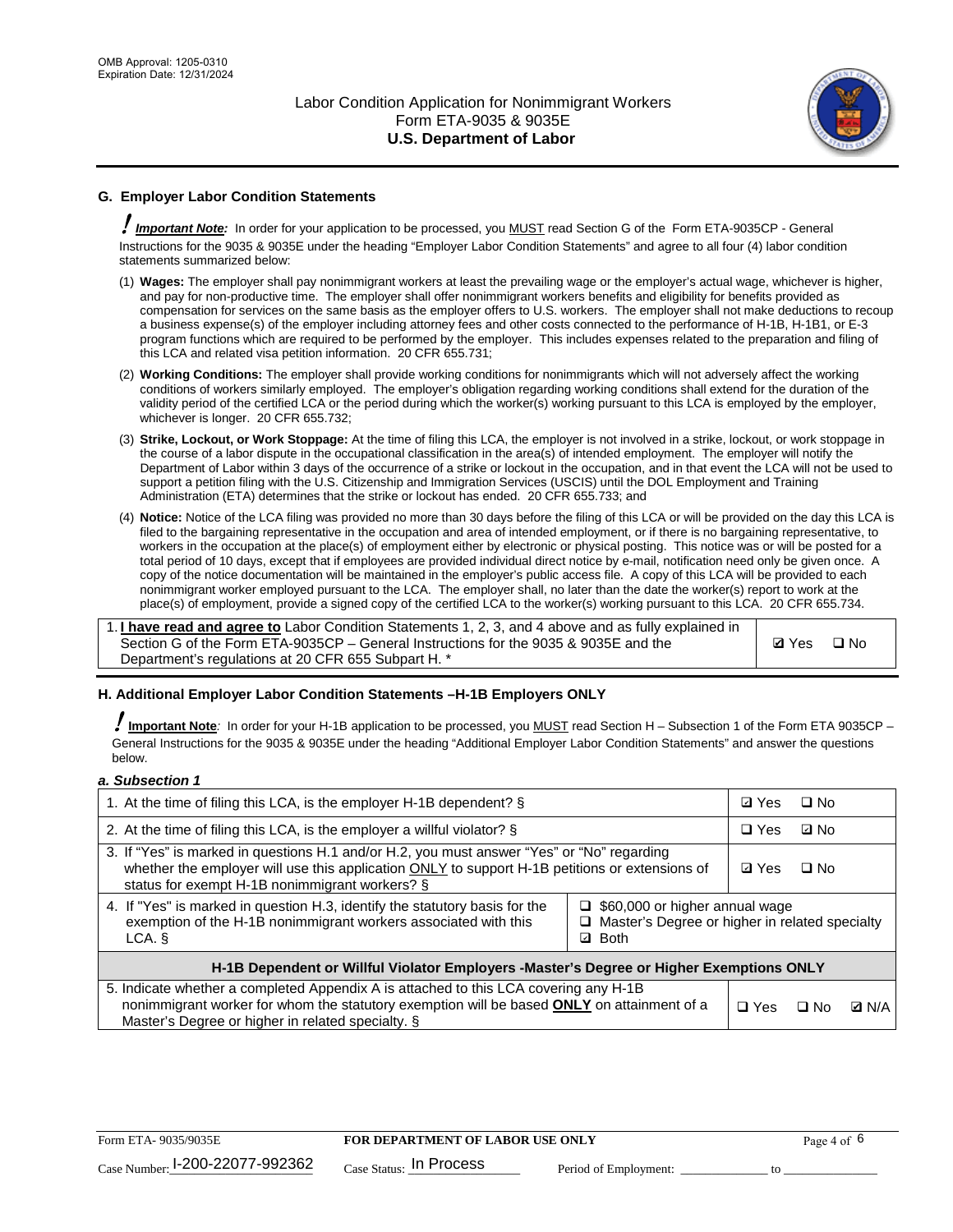

**If you marked "Yes" to questions H.a.1 (H-1B dependent) and/or H.a.2 (H-1B willful violator) and "No" to question H.a.3 (exempt H-1B nonimmigrant workers), you MUST read Section H – Subsection 2 of the Form ETA 9035CP – General Instructions for the 9035 & 9035E under the heading "Additional Employer Labor Condition Statements" and indicate your agreement to all three (3) additional statements summarized below.**

#### *b. Subsection 2*

- A. **Displacement:** An H-1B dependent or willful violator employer is prohibited from displacing a U.S. worker in its own workforce within the period beginning 90 days before and ending 90 days after the date of filing of the visa petition. 20 CFR 655.738(c);
- B. **Secondary Displacement:** An H-1B dependent or willful violator employer is prohibited from placing an H-1B nonimmigrant worker(s) with another/secondary employer where there are indicia of an employment relationship between the nonimmigrant worker(s) and that other/secondary employer (thus possibly affecting the jobs of U.S. workers employed by that other employer), unless and until the employer subject to this LCA makes the inquiries and/or receives the information set forth in 20 CFR 655.738(d)(5) concerning that other/secondary employer's displacement of similarly employed U.S. workers in its workforce within the period beginning 90 days before and ending 90 days after the date of such placement. 20 CFR 655.738(d). Even if the required inquiry of the secondary employer is made, the H-1B dependent or willful violator employer will be subject to a finding of a violation of the secondary displacement prohibition if the secondary employer, in fact, displaces any U.S. worker(s) during the applicable time period; and
- C. **Recruitment and Hiring:** Prior to filing this LCA or any petition or request for extension of status for nonimmigrant worker(s) supported by this LCA, the H-1B dependent or willful violator employer must take good faith steps to recruit U.S. workers for the job(s) using procedures that meet industry-wide standards and offer compensation that is at least as great as the required wage to be paid to the nonimmigrant worker(s) pursuant to 20 CFR 655.731(a). The employer must offer the job(s) to any U.S. worker who applies and is equally or better qualified for the job than the nonimmigrant worker. 20 CFR 655.739.

| 6. I have read and agree to Additional Employer Labor Condition Statements A, B, and C above and |       |           |
|--------------------------------------------------------------------------------------------------|-------|-----------|
| as fully explained in Section H – Subsections 1 and 2 of the Form ETA 9035CP – General           | □ Yes | $\Box$ No |
| Instructions for the 9035 & 9035E and the Department's regulations at 20 CFR 655 Subpart H. §    |       |           |

## **I. Public Disclosure Information**

! **Important Note***:* You must select one or both of the options listed in this Section.

| 1. Public disclosure information in the United States will be kept at: * |  |  |  |  |  |  |
|--------------------------------------------------------------------------|--|--|--|--|--|--|
|--------------------------------------------------------------------------|--|--|--|--|--|--|

**sqrt** Employer's principal place of business □ Place of employment

## **J. Notice of Obligations**

A. Upon receipt of the certified LCA, the employer must take the following actions:

- o Print and sign a hard copy of the LCA if filing electronically (20 CFR 655.730(c)(3));<br>
Maintain the original signed and certified LCA in the employer's files (20 CFR 655.7
- Maintain the original signed and certified LCA in the employer's files (20 CFR 655.705(c)(2); 20 CFR 655.730(c)(3); and 20 CFR 655.760); and
- o Make a copy of the LCA, as well as necessary supporting documentation required by the Department of Labor regulations, available for public examination in a public access file at the employer's principal place of business in the U.S. or at the place of employment within one working day after the date on which the LCA is filed with the Department of Labor (20 CFR 655.705(c)(2) and 20 CFR 655.760).
- B. The employer must develop sufficient documentation to meet its burden of proof with respect to the validity of the statements made in its LCA and the accuracy of information provided, in the event that such statement or information is challenged (20 CFR 655.705(c)(5) and 20 CFR 655.700(d)(4)(iv)).
- C. The employer must make this LCA, supporting documentation, and other records available to officials of the Department of Labor upon request during any investigation under the Immigration and Nationality Act (20 CFR 655.760 and 20 CFR Subpart I).

*I declare under penalty of perjury that I have read and reviewed this application and that to the best of my knowledge, the*  information contained therein is true and accurate. I understand that to knowingly furnish materially false information in the *preparation of this form and any supplement thereto or to aid, abet, or counsel another to do so is a federal offense punishable by fines, imprisonment, or both (18 U.S.C. 2, 1001,1546,1621).*

| 1. Last (family) name of hiring or designated official *  2. First (given) name of hiring or designated official *  3. Middle initial §<br>I CHHABRA | I MANIDNER       |  |
|------------------------------------------------------------------------------------------------------------------------------------------------------|------------------|--|
| 4. Hiring or designated official title *<br>CHIEF EXECUTIVE OFFICER                                                                                  |                  |  |
| 5. Signature *                                                                                                                                       | 6. Date signed * |  |